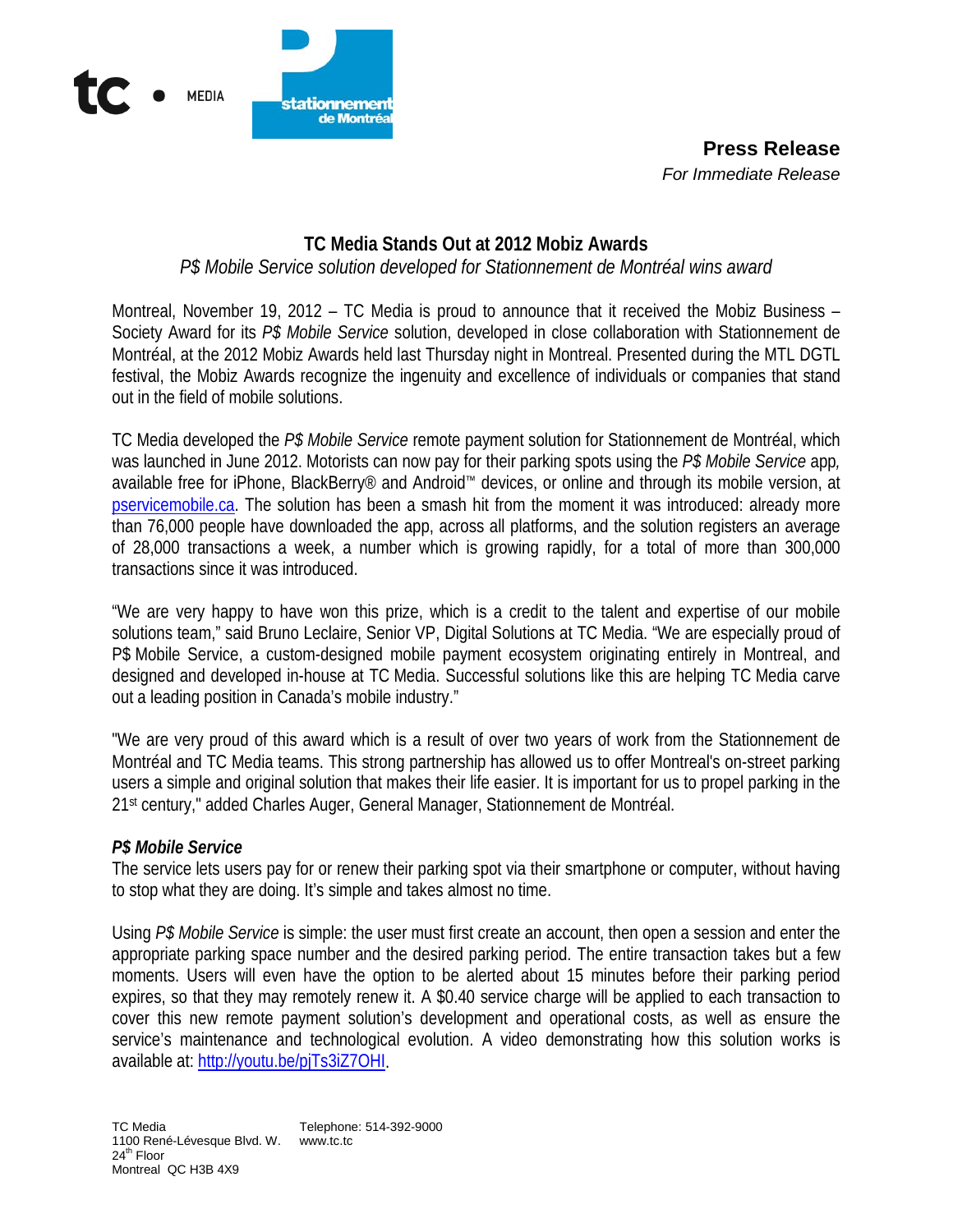



#### **2012 Mobiz Business Awards**

The 2012 Mobiz Business Awards highlight the success of the best mobility solution developed by a Quebec company. Companies and candidates must demonstrate the impact and success that their mobile solution has had in the past year. The impact must be demonstrated through measurable criteria such as utilization, the business model, the number of downloads, generated profits, value created, or qualitative criteria such as the execution quality of the application, its scope and feedback from end users. TC Media won the award in the Society category, which rewards a solution that stands out for its impact on services or information offered to consumers (public, para-public, health, education, culture, etc.).

## **About TC Media**

One of Canada's leading providers of media and marketing solutions, TC Media offers a comprehensive line of products and services and an integrated approach to activating customers' marketing. TC Media is one of Canada's largest media groups, reaching 22 million consumers through its multiplatform offering. The group, which has about 3,800 employees, owns a number of major consumer and business media brands that are leveraged across multiple platforms. TC Media is also the leading provider of local and regional information in Quebec and the Atlantic provinces through its extensive network of community papers and online portals. It is owner of the *Métro* weekday daily in Montreal and co-owner of *Metro* Halifax. It is also the leading door-to-door distributor of advertising material in Canada, with Publisac in Quebec and Targeo in the rest of Canada. TC Media is a leader in the digital industry in Canada in media properties and online advertising representation. With its extensive network of more than 3,500 websites, TC Media reaches 18.7 million unique visitors per month in Canada. The group offers interactive marketing solutions that harmonize strategy, content and multichannel distribution systems to build lasting relationships between brands and consumers. TC Media also employs its expertise and proprietary software to anticipate and meet consumer needs by means of the new interactive means of communication: mobile, data analytics, email marketing, e-flyers and custom content and communications. TC Media is also active in book publishing and distribution and is the largest publisher of French-language educational resources in Canada.

TC Media is a brand of Transcontinental Inc. (TSX: TCL.A, TCL.B, TCL.PR.D), which has about 10,000 employees in Canada and the United States, and reported revenues of C\$2.0 billion in 2011. For more information about the corporation, please visit tc.tc.